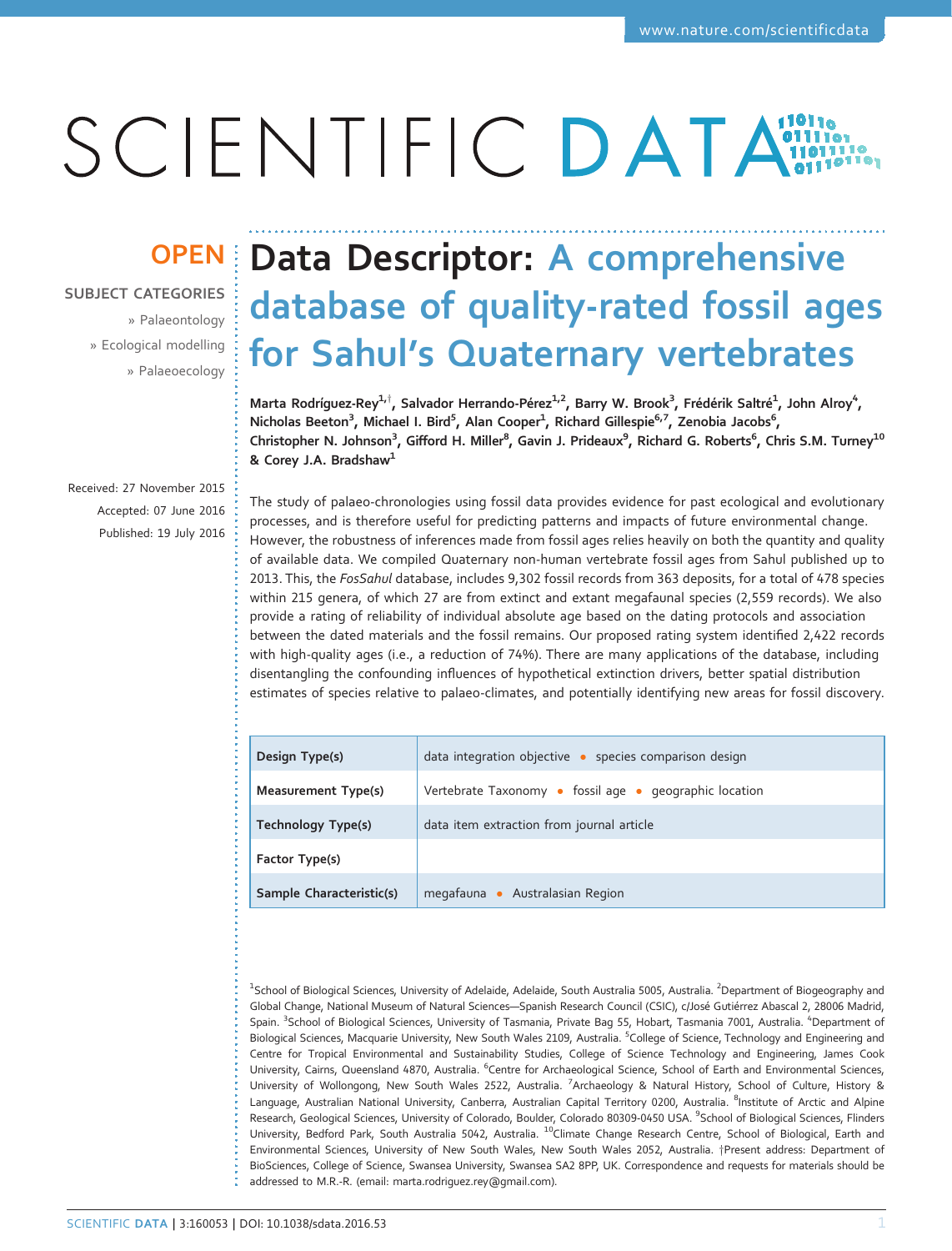#### Background & Summary

Fossils and geo-historical data have received high research interest since the 1980s to track trends (e.g., diversification and extinction) in the history of life<sup>1</sup>. New disciplines such as palaeo-ecoinformatics<sup>[2](#page-5-0)</sup> and conservation palaeo-biology<sup>[3](#page-5-0)</sup> have emerged as a result of the compilation of such data, providing crucial insights into long-term ecological and genetic processes, including evidence of the impact of past environmental changes<sup>[4](#page-5-0)</sup>. Testing such eco-evolutionary phenomena is strongly time-dependent, so the entire range of archaeological and palaeontological research disciplines benefits from the improvement of fossil-dating techniques and the availability of high-quality chronologies for species occurrences.

The ever-increasing number of scientifically described fossil records has resulted in a burgeoning number of databases that compile dated fossils of vertebrate species across various spatio-temporal scales. These include inter alia the pioneering FAUNMAP [\(www.ucmp.berkeley.edu/faunmap\)](www.ucmp.berkeley.edu/faunmap), MioMap [\(www.ucmp.berkeley.edu/miomap](www.ucmp.berkeley.edu/miomap)), the Paleobiology Database (paleobiodb.org), Neotoma Paleoecology Database [\(www.neotomadb.org\)](www.neotomadb.org), New Zealand's Fossil Record Electronic Database (FRED:<www.fred.org.nz>), and the New and Old Worlds (NOW) Database of Fossil Mammals [\(www.helsinki.](www.helsinki.fi/science/now)fi/science/now). In the Sahul region (the combined landmass of Australia and New Guinea, including the areas of continental shelf exposed at lower sea levels), The Atlas of Prehistoric Australia (APA: [apa.ala.org.au](http://apa.ala.org.au)) is the only database that includes fossil occurrences and their relative ages for the Quaternary period (the last 2.6 million years). Thus far, attempts to catalogue absolute ages of vertebrate fossils in Australasia have been restricted to Homo sapiens (AustArch:<http://dx.doi.org/10.5284/1027216>)<sup>5,[6](#page-5-0)</sup>.

The nineteenth-century anatomist Sir Richard Owen<sup>[7](#page-5-0)</sup> was the first to describe the existence of extinct large marsupials in Sahul, followed soon thereafter by others identifying new Australian species from fossils<sup>[8](#page-5-0),[9](#page-5-0)</sup>. It was not until around 1950, however, that the first absolute dating of these fossils became possible with the development of radiocarbon dating<sup>[10](#page-5-0)</sup>. Since the advent of such dating techniques, palaeontologists and archaeologists have published a growing volume of dated fossil species occurrences, most of which are described in independent scientific papers scattered throughout the literature.

The compilation of fossil descriptions and age estimates in databases has traditionally focussed on maximizing the quantity of fossil ages, with little attention specifically to their reliability (quality). However, unreliable (i.e., uncertain or incorrect) ages can potentially lead to erroneous conclusions regarding the chronology of environmental processes; for instance, there is still substantial disagreement and long-standing debate on the relative role of different drivers of extinction of the Late Pleistocene megafauna in Sahul, an[d the](#page-5-0)se disputes are fuelled by reliance by some authors on ages that some consider to be erroneous $11-13$ . To improve our capacity to disentangle the potentially confounding roles of different extinction processes, we present FosSahul (Data Citation 1), the first database of absolute ages of nonhuman (mostly terrestrial) vertebrate fossils (including all megafauna species). FosSahul is unique because it includes ratings of reliability (based on reference<sup>11</sup>) allocated to each fossil age and comprehensive metadata (georeferenced locations, dated materials, stratigraphic contexts) from the Pleistocene to the present in the Sahul region (from 1 Ma to present), current as of October 2013. The database will be updated as newly dated specimens and material are published.

#### **Methods**

Our database comprises Pleistocene to Holocene ages for fossils of terrestrial and freshwater vertebrates (non-human mammals, birds, reptiles and amphibians) from the Sahul region, published up to October 2013. The main elements of the database are described in [Fig. 1](#page-2-0), and below.

#### Literature search

We accessed fossil ages in three steps: we  $(i)$  collated age data from the primary literature ('core papers') by searching within article titles, abstracts and keywords in ISI Web of Science<sup>®</sup> (webofscience.com) using the search terms—(('Late-Pleistocene' or 'Holocene') and ('Sahul' or 'Australia' or 'New Guinea') and 'megafauna'); (ii) retrieved additional ages by cross-referencing and accessing literature cited in the core papers; and (iii) scrutinized the full set of literature sources (primary and secondary archaeological literature, including cross-references) in the AustArch database [\(http://dx.doi.org/10.5284/1027216](http://dx.doi.org/10.5284/1027216)) of Homo fossils<sup>[14](#page-5-0)</sup> for fauna records associated with dated archaeological information. Thus, we included non-megafauna vertebrate fossils only when published along with megafauna and archaeological remains. Throughout and where possible, we contacted the authors responsible for publishing many of the fossil ages (see Acknowledgements) when clarification was required (e.g., stratigraphic context, laboratory labels).

#### Data compilation

For each species record, we collated the age estimate(s) and associated metadata classified into six fields (and several sub-fields) including Linnaean classification of species, ratings of age reliability, geographical location, contextual information and literature sources (Table 1 (available online only)).

Linnaean classification. We classified species into six taxonomic levels (Order, Class, Infra-Class, Family, Genus, Species) and two categories ('Status' and 'Megafauna') that differentiate whether they are extant or extinct and belonged to the megafauna assemblage (i.e., species with a body mass >44 kg or approximately >100 lbs). We checked for concordance between Linnaean classifications of individual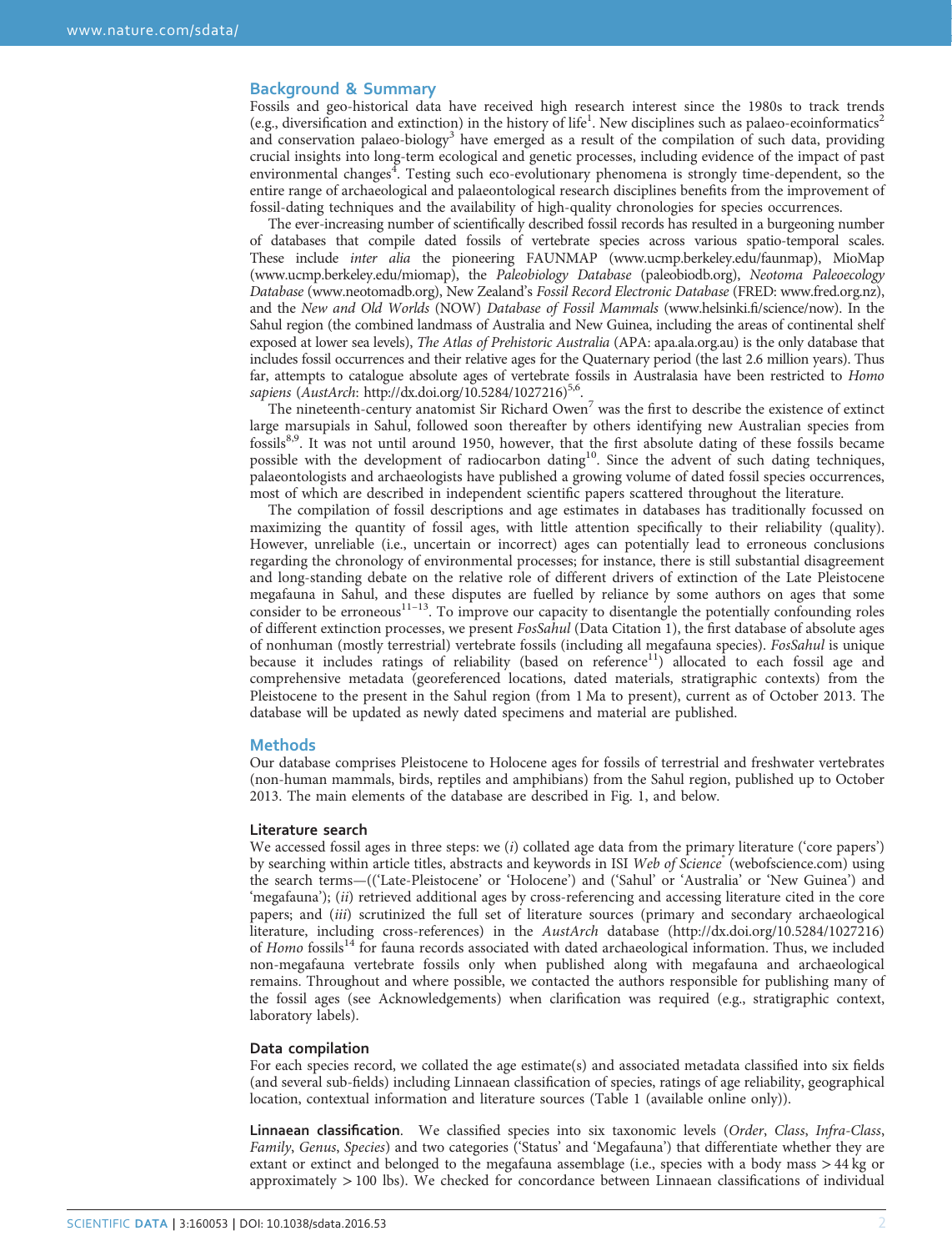<span id="page-2-0"></span>

Figure 1. Flow diagram of the construction of the *FosSahul* database and future improvements. 

species across publications in the Paleobiology Database (paleobiodb.org), the Global Biodiversity Information Facility (GBIF;<www.gbif.org>) and the International Union for the Conservation of Nature's (IUCN) Red List of Threatened Species [\(www.iucnredlist.org](www.iucnredlist.org)), and the latest published taxonomic revisions. When only Genus, Family or Order names were available, we assigned those records to 'species indet.', 'Genus indet.' and 'Family indet.'. Where there was taxonomic uncertainty, we compiled all plausible taxa names within the same taxonomic level; e.g., the complex Macropus fuliginosus/giganteus/ titan comprised M. fuliginosus (western grey kangaroo—extant), M. giganteus (eastern grey kangaroo- —extant) and M. titan (giant kangaroo—extinct). Where Linnaean classifications were discordant among several literature sources or taxa were dubiously identified by researchers, we assigned those records to multiple genera (e.g., *Uromys/Melomys*) or species (e.g., *mitchelli/minor*). The *FosSahul* database includes a spreadsheet with information regarding taxonomical review (Data Citation 1).

Fossil ages. The age of each fossil record includes the label of the dating laboratory, the age estimate with associated uncertainty (e.g., standard deviation), the dated material and the dating technique used (Table 1 (available online only)). Fossils are normally identified and published as part of an assemblage within a cave/site/deposit [\(Fig. 2\)](#page-3-0), where one or multiple remains/materials were dated to assign an age to a target species. Fossil ages originated from two types of remains: (i) fossils—that is, parts of a vertebrate body such as bones, teeth, hair, skin, otoliths or its internally derived products (e.g., gut contents, coprolites, eggshells); and (ii) assorted remains, such as artefacts, charcoal, wood, corals, halite crusts, footprints, shells, seeds, sediments and speleothems, which are used to infer the age of the target species based on association (see [Table 2](#page-3-0)). In the same way, dated fossils can provide age estimates for other species' fossils based on association. Hence, 'direct' ages are those derived from the dating of an original component of the fossil of the target species, whereas 'indirect' ages are based on dating of associated remains or material.

We assigned single species from a given cave/site/deposit either to a single or to multiple ages (rows in the database) when present in one or multiple depositional contexts (i.e., depth, quadrat, stratum, stratigraphic unit, layer; see Table 1 (available online only)) with associated dated remains.

Age reliability. We have developed elsewhere a set of objective criteria to rank the reliability of fossil ages in four categories (A\*, A, B, C—from high to low reliability) and, if reliable by association, three sub-categories (w, a, b for 'within', 'above', 'below', respectively)<sup>11</sup>. This quality rating is based on two steps, which we applied to each fossil record in the database. The first criterion (Step 1) is based on the quality of dating protocols, resulting in one of four categories (m\*, m, B, C—from high to low reliability). Ages rated as 'reliable' ( $m$ <sup>\*</sup> and m), if they are indirect ages (see [Table 2](#page-3-0)), pass to the second criterion (Step 2), but if they are direct ages they receive  $A^*$  or A, respectively, because they do not require an assessment of association (Step 2). Each dating technique and dated material has its own protocols of reliability (Table 3 (available online only)). The second criterion (Step 2) is based on the association between dated materials and fossils of the target species. Only reliable, indirect ages (m\* and m) in Step 1 are assessed for association, with three possible outcomes (certain  $=$  A, uncertain  $=$  B, and equivocal/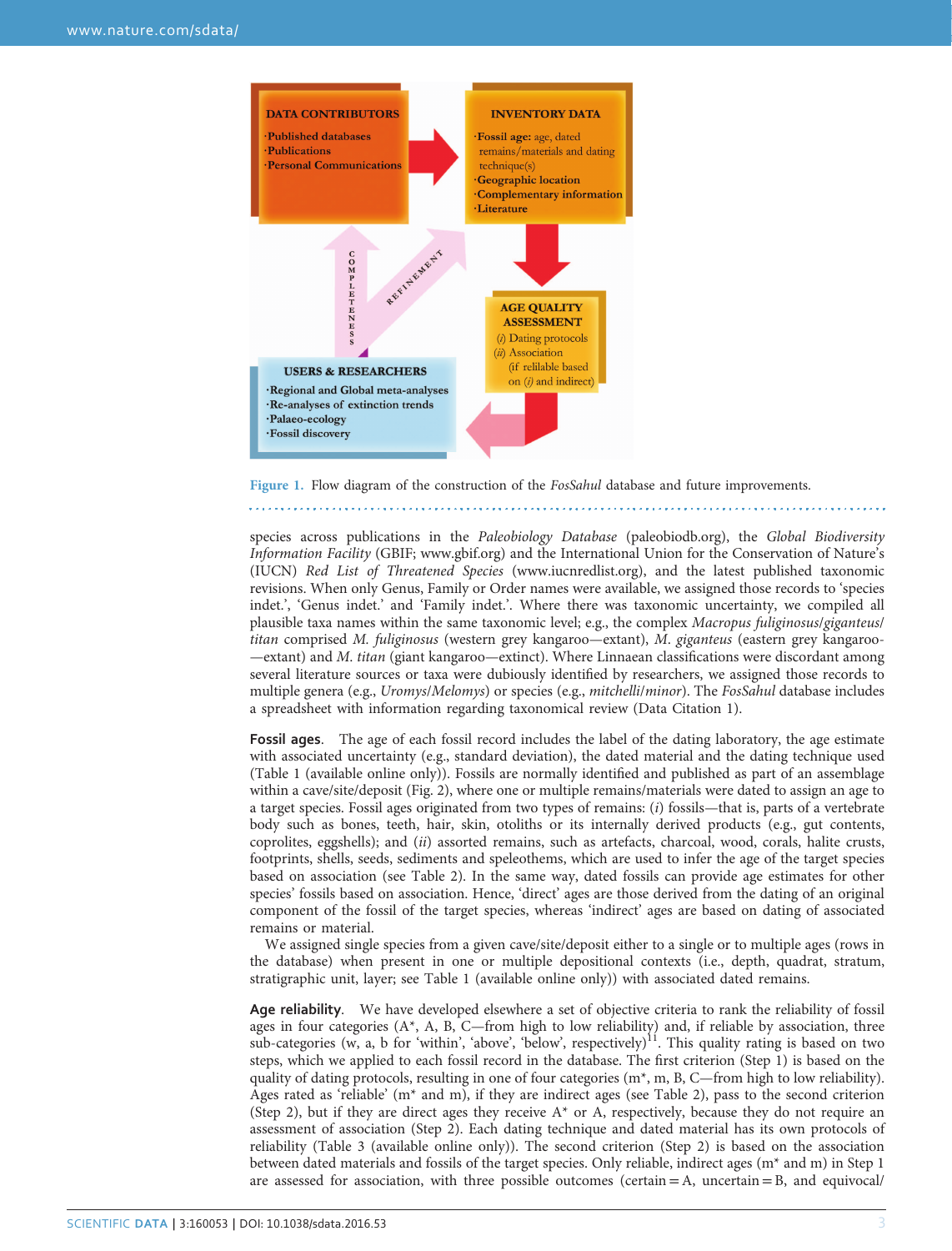<span id="page-3-0"></span>

Figure 2. Distribution of cave/site/deposits within Sahul, with proportional circles showing the number of different taxa found per site. Each circle represents a single site. Legend symbol size depends on the scale of each map. Black arrows indicate outlined circles corresponding to sites with 10 species; these circles can be used as a reference scale.

| <b>Term</b>           | <b>Definition</b>                                                                                                                                                                                                                                                                                                                                                                                   |
|-----------------------|-----------------------------------------------------------------------------------------------------------------------------------------------------------------------------------------------------------------------------------------------------------------------------------------------------------------------------------------------------------------------------------------------------|
| Age                   | Estimated value of absolute age along with the error bounds that result from dating (e.g., $33 \pm 3$ ka). Age is sometime termed 'date'                                                                                                                                                                                                                                                            |
| <b>Target species</b> | Vertebrate taxon to which the age under assessment applies (the taxon in the row)                                                                                                                                                                                                                                                                                                                   |
| Direct ages           | Ages on body remains of the target species. Body remains are part of a vertebrate body (e.g., bones, teeth, hair, skin) or its internally derived<br>products (e.g., gut contents, coprolites, eggshell).                                                                                                                                                                                           |
| Indirect ages         | Ages not on remains of the target species but can potentially be used to date the target species based on association.                                                                                                                                                                                                                                                                              |
| Association           | Relationship (e.g., stratigraphic) between the fossil of a target species and the dated remains based on the premise that, if there is no<br>evidence of disturbance, remains buried at the same time have the same age. Sometimes body remains are not available, but an association<br>is given based on other evidence that can be linked to the target species (e.g., teeth marks, footprints). |
|                       | <b>Depositional context</b>   Physical setting of the fossils                                                                                                                                                                                                                                                                                                                                       |

Table 2. Definitions for the database.

unknown  $= C$ ); thus, indirect ages estimated through appropriate, robust dating techniques that have unequivocal association with the fossil remains of the target species can be assigned an A at best. Only direct ages can qualify for the highest quality rating of A\*.

For reliable indirect ages, in most cases the fossil remains of the target species and the dated materials are from the same depositional context, and so are assigned to sub-category 'w' (within layer). When those depositional contexts differ, ages might still be informative, but should be treated with caution when considered for modelling (e.g., of extinction chronologies). Here, when: (i) the fossils are buried above or after (sub-category 'a') or below or before ('b') the dated material, then those ages do not reflect the target remains' true age; and (ii) the ages are minimum or maximum estimates ( $AgeType$  sub-field), then the true age of the fossils of the target species can be older or younger than the age of the dated materials, respectively.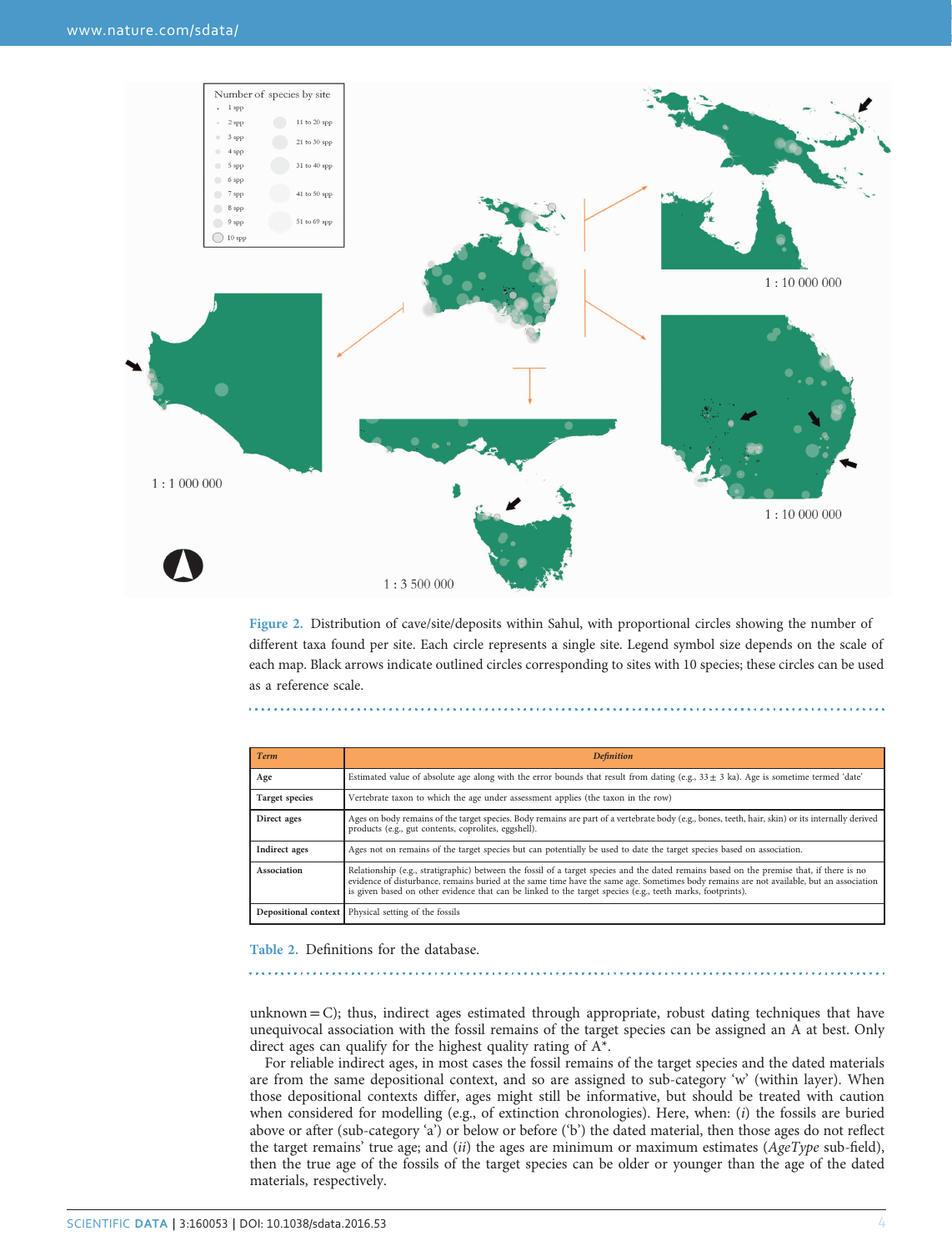Geographic location. We gathered information about the geolocation of each deposit when available in the source publication, and we checked for consistency between publications regarding the site where species were recorded ([Fig. 2](#page-3-0)). Decimal approximations in a fossil site's coordinates were a limitation on the precision of geographic locations (e.g., Noala Rockshelter is indicated as being in the ocean if only two decimal places are provided). When no geolocation was provided in the source publication, we georeferenced locations using GEOLocate software<sup>[15](#page-5-0)</sup> based on available information. To reduce the chance of encouraging undesirable behaviour at palaeontological/archaeological sites, we also generated our own location uncertainty using the point-radius method to create a circular area around the location. The value in the uncertainty column (Table 1 (available online only)) corresponds to the radius length. Location names were normally given in the source publications, so we maintained the published terminology for the sections or places within a given cave/site/deposit (e.g., stratum, quadrat, stratigraphic unit).

General comments. To clarify, refine or complement the metadata associated with individual species records, we collated Supplementary Information that contained additional literature sources, technical aspects or statements published in the source publication or made by the authors of fossil ages related to any field or sub-field of the database (Table 1 (available online only)).

Depositional context. We included information regarding the availability of complementary information in the source publication or in any other publication when possible, giving the reference. Additional complementary information relates to the depositional context of the fossil record (i.e., stratigraphy, taphonomy and species abundance), which is valuable for a wider range of uses and analyses (e.g., Bayesian chronological models, understanding past biodiversity commonness and rarity, improvement of species distribution models in palaeo-biogeography).

Literature sources. Each fossil record is linked to one literature source, the citation of which includes author(s), year of publication and typical archiving information (e.g., volume, issue, pages, editorial company, publication, place of publication). When a fossil age was published in a source other than that characterizing the entire assemblage of species, we chose the former publication to prevail for citation purposes. We treated all types of literature sources equally, and so we collated unique ages irrespective of source type from research papers and books, government reports and theses. This approach maximized the size of the database, while our quality rating at least guaranteed a robust index of the reliability of age estimates.

#### Data Records

The FosSahul database is stored as an Excel workbook (Data Citation 1) and structured so that each row contains the age and associated metadata for a single and unique record, with a specific provenance within a given cave/site/deposit. The workbook consists of three worksheets: (1) Main Database, (2) Taxonomic Information, and (3) Literature Sources. In the Main Database, single ages are often used to date multiple species' records when the dated materials are related to several fossils of identical provenance. Further, 'na' indicates missing or unavailable data, and 'null' indicates that the field is inapplicable to the content of the corresponding column or sub-field.

FosSahul contains 9,302 dated records of fossil vertebrate species from Sahul, including both extant and extinct species (1,957 from extinct species). A total of 478 different species were classified into 215 different genera, while 875 (9%) of the records could be allocated only to the upper taxonomic levels of Family to Order. The database covers 363 caves/sites/deposits corresponding with 351 geographic positions, of which 22% included only one described taxon and 54% included ≤5 taxa [\(Fig. 2](#page-3-0)). The database is composed of 144 literature sources with (mainly) a biogeographical, ecological, palaeontological and/or archaeological scope.

#### Technical Validation

FosSahul's information is derived mainly from published articles that have already been peer-reviewed. We also did a comprehensive check to remove duplicate records and other errors. We confirmed dubious information and questioned article authors and/or other experts as part of the record-validation process. In addition, our database includes a quality rating of the ages of the fossils, as noted above, which represents the main quality-related validation process for the use of the information.

Regarding the quality of such ages [\(Fig. 3\)](#page-5-0), 271 records (2.9%) had an 'A\*' rating, 2,151 records (23.1%) were 'A' rating, 2,985 records (32.0%) were 'B', and 3,895 records (41.8%) were 'C'. Thus, only 26% of the records are demonstrably reliable (i.e.,  $A^*$  and A categories). Although 54% of the dated species records fall within the last 30 thousand years (ka), 65% of the unreliable ages (B+C categories) are younger than this age. In contrast, 54% of the fossil ages older than 60 ka are reliable (mainly category A). Even with fewer dated fossils in the Early Pleistocene, these records are more reliably dated than many of the more recent fossils ([Fig. 3](#page-5-0)).

#### Usage Notes

All fossil records included in the database constitute valuable information on each taxon's spatial palaeodistribution, which is obviously unaffected by the age-reliability assessment. We emphasize that FosSahul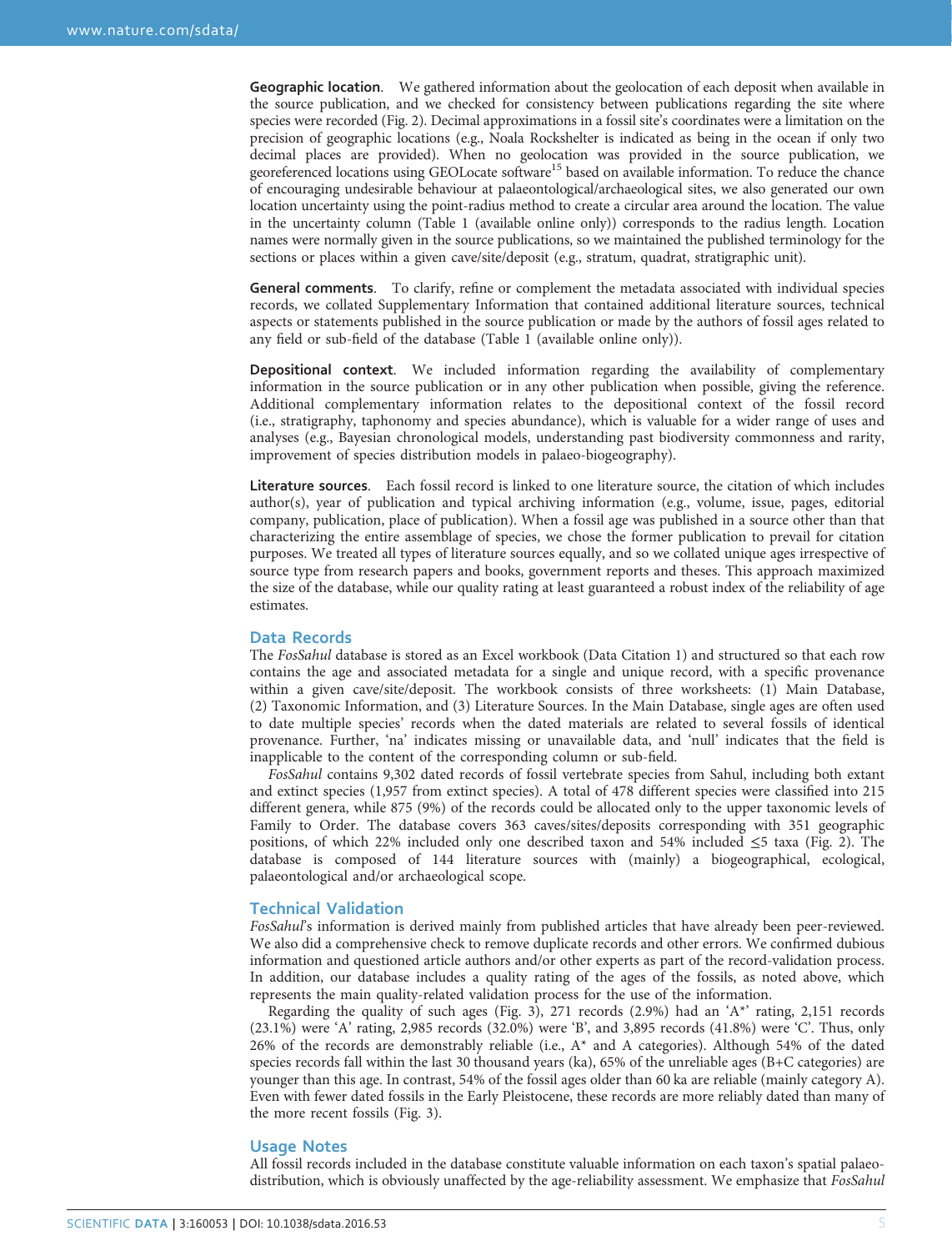<span id="page-5-0"></span>

Figure 3. Percentage of records within each category of quality rating for various intervals of time. Holocene (approximately the last 10 thousand years [ka] before present), Late Pleistocene (10 to 126 ka), Middle Pleistocene (126 to 750 ka) and Early Pleistocene (older than 750 ka). Four different ratings are shown: A\*/  $A = high-quality ages and B/C = low-quality ages.$ 

is a 'living database' that is open to improvement and updates, resulting from new age estimates being published, and from ages already in our database that have been revisited in the light of improved dating protocols and novel contextual information (e.g., the certainty of association between the fossil remains of target species and the dated materials<sup>11</sup>) [\(Fig. 1](#page-2-0)). To make *FosSahul* a centralized archive and repository that facilitates integration, synthesis and an improved understanding of the Sahul fossil record, and to promote information sharing and collaboration, we encourage potential users to provide feedback on the database itself or about new inputs on published and/or unpublished information updates.

#### **References**

- 1. Jablonski, D. & Shubin, N. H. The future of the fossil record: Paleontology in the 21st century. Proceedings of the National Academy of Sciences USA 112, 4852–4858 (2015).
- 2. Brewer, S., Jackson, S. T. & Williams, J. W. Paleoecoinformatics: applying geohistorical data to ecological questions. Trends in Ecology & Evolution 27, 104–112 (2012).
- 3. Dietl, G. P. & Flessa, K. W. Conservation paleobiology: putting the dead to work. Trends in Ecology & Evolution 26, 30-37 (2011). 4. van Dam, J. A. Scanning the fossil record: stratophenomics and the generation of primary evolutionary-ecological data. Evolutionary Ecology 26, 449–463 (2012).
- 5. Langley, M. C. & Tacon, P. S. The age of Australian rock art: a review. Australian Archaeology 70, 70–73 (2010).
- 6. Krueger, H. W. & Weeks, C. F. Geochron Laboratories, Inc. radiocarbon measurements I. Radiocarbon 7, 47–53 (1965).
- 7. Owen, R. in Mitchell, TL, Three Expeditions to the Interior of Eastern Australia: with descriptions of the recently explored region of Australia Felix and of the present colony of New South Wales, (ed. T. & Boone W.) 359–363 (1838).
- 8. De Vis, C. W. On an extinct mammal of a genus apparently new. Proceedings of the Royal Society of Queensland 4, 99–106 (1887). 9. Longman, H. A. Fossil Marsupials from Marmor. Memoirs of the Queensland Museum 8, 109–110 (1925).
- 10. Gill, E. D. Aboriginal Midden Sites in Western Victoria Dated by Radiocarbon Analysis. Mankind 5, 51–55 (1955).
- 11. Rodríguez-Rey, M. et al. Criteria for assessing the quality of Middle Pleistocene to Holocene vertebrate fossil ages. Quaternary Geochronology 30, 69–79 (2015).
- 12. Saltré, F. et al. Climate change not to blame for late Quaternary megafauna extinctions in Australia. Nat Commun 7, 10511 (2016).
- 13. Johnson, C. N. et al. What caused extinction of the Pleistocene megafauna of Sahul? Proceedings of the Royal Society of London B: Biological Sciences 283, 20152399 (2016).
- 14. Williams, A. N., Ulm, S., Smith, M. & Reid, J. AustArch: a database of 14C and non-14C ages from archaeological sites in Australia: composition, compilation and review. Internet Archaeology 36, 1–12 (2014).
- 15. GEOLocate. Version 3.xx. Available at<www.museum.tulane.edu/geolocate/standalone/default.html> (2010).

#### Data Citation

1. Rodríguez-Rey, M. et al. ÆKOS Data Portal.<http://dx.doi.org/10.4227/05/56F077B3054E9> (2016).

#### Acknowledgements

We thank the following researchers for providing data, literature sources and/or clarifying the genesis of fossil ages: M. Archer, V. Attenbrow, L.K. Ayliffe, J. Balme, S. Brockwell, S. Carey, N. Cole, R. Cosgrove, M. Cupper, B. David, I. Davidson, V. Edmonds, P.C. Fanning, N. Horsfall, G. Gully, R.G. Gunn, S. Holdaway, G. Hope, J. H. Hope, E. L. Lundelius, J. McDonald, J. W. Magee, J. Menzies, M.-J. Mountain, D. E. Nelson, G. J. Price, R. P. Reser, T. Richards, N. Stern, T. Surovell, P.S.C. Taçon, S. Webb, R. T. Wells, J. P. White and A. N. Williams. Project funded under an Australian Research Council (ARC) Discovery Project (DP130103842) and by the Environment Institute (University of Adelaide). M.R.-R. and F.S. were supported by ARC Discovery Grant (DP130103842); C.J.A.B., B.W.B. and G.J.P. by ARC Future Fellowships (FT110100306, FT100100200 and FT130101728, respectively); Z.J. by an ARC Queen